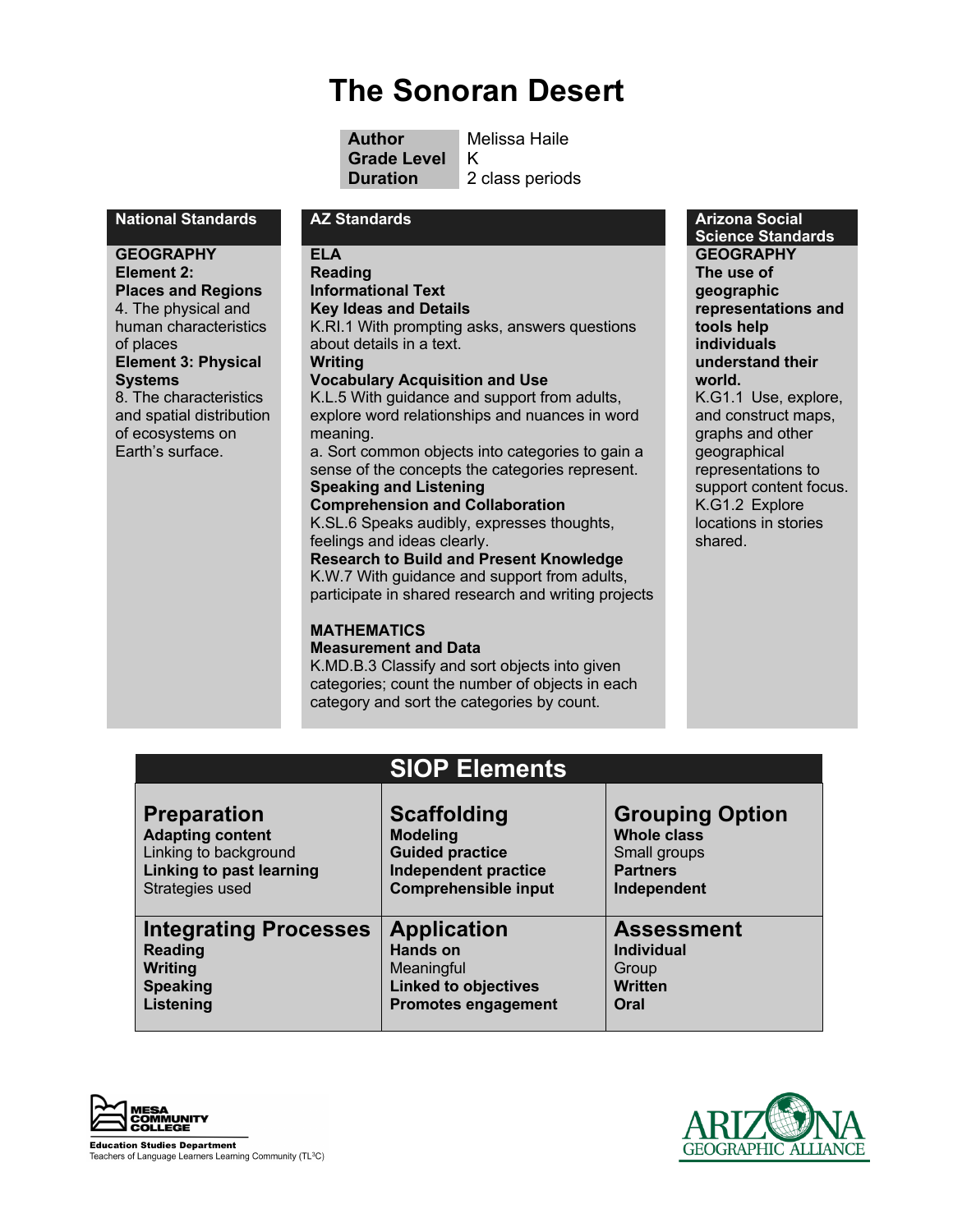## **Arizona English Language Proficiency Standards**

#### **Kindergarten**

**Basic**

#### **Listening and Reading**

Standard 1 By the end of each language proficiency level, an English learner can construct meaning from oral presentations and literary and informational text through grade appropriate listening, reading, and viewing.

B-2: identify key details from read-alouds, picture books, and/or oral presentations.

#### B-3: retell familiar text

Standard 2 By the end of each language proficiency level, an English learner can determine the meaning of words and phrases in oral presentations and literary and informational text.

B-1: answer questions to help determine the meaning of some words and phrases in simple oral presentations and read-alouds about familiar topics, experiences, or events.

#### **Speaking and Writing**

Standard 3 By the end of each language proficiency level, an English learner can speak and write about grade appropriate complex literary and informational texts and topics.

B-1 tell or dictate simple messages about a variety of topics, experiences, or events.

B-2: add appropriate drawings or other visual displays to provide additional detail to a variety of topics, experiences, or events.

B-3: compose short words and phrases using appropriate conventions about a variety of topics, experiences, or events.

B-4: produce writing with appropriate organization using graphic organizers and sentence frames about a variety of topics, experiences, or events.

## **Overview**

Children should be aware of their surroundings and where they are in the world. Understanding their own environment allows them to appreciate its importance and relevance to them and the organisms that share it.

## **Purpose**

In this lesson students will study the geographic location of the Sonoran Desert and characteristics of the desert environment including plants and animals. The students will create a folded organizer to share their knowledge of the Sonoran Desert with others. This lesson includes strategies for diverse learners (ELLs).

## **Key Vocabulary**

**desert:** a dry region with little rainfall (usually less than 10 inches of rain per year)

**plants and animals:** living things with special needs **dry**: lacking water or moisture

**hot:** a high temperature exceeding normal body temperature



## **Materials**

- Card stock
- **Crayons**
- **Scissors**
- Glue
- Internet
- Desert books & pictures
- The Sonoran Desert map
- Teacher Notes and Background Information and Folded Organizer Directions
- Plant and Animal Sort
- Sonoran Desert Sentences
- Sonoran Desert Paragraphs
- Folded Organizer Scoring Guide

## **Objectives**

The student will be able to:

1. Identify the Sonoran Desert and tell where it is located.

2. Sort and classify plants and animals of the Sonoran Desert.

3. Write simple sentences pertaining to plants and animals in the Sonoran Desert.



**Education Studies Department** Teachers of Language Learners Learning Community (TL<sup>3</sup>C)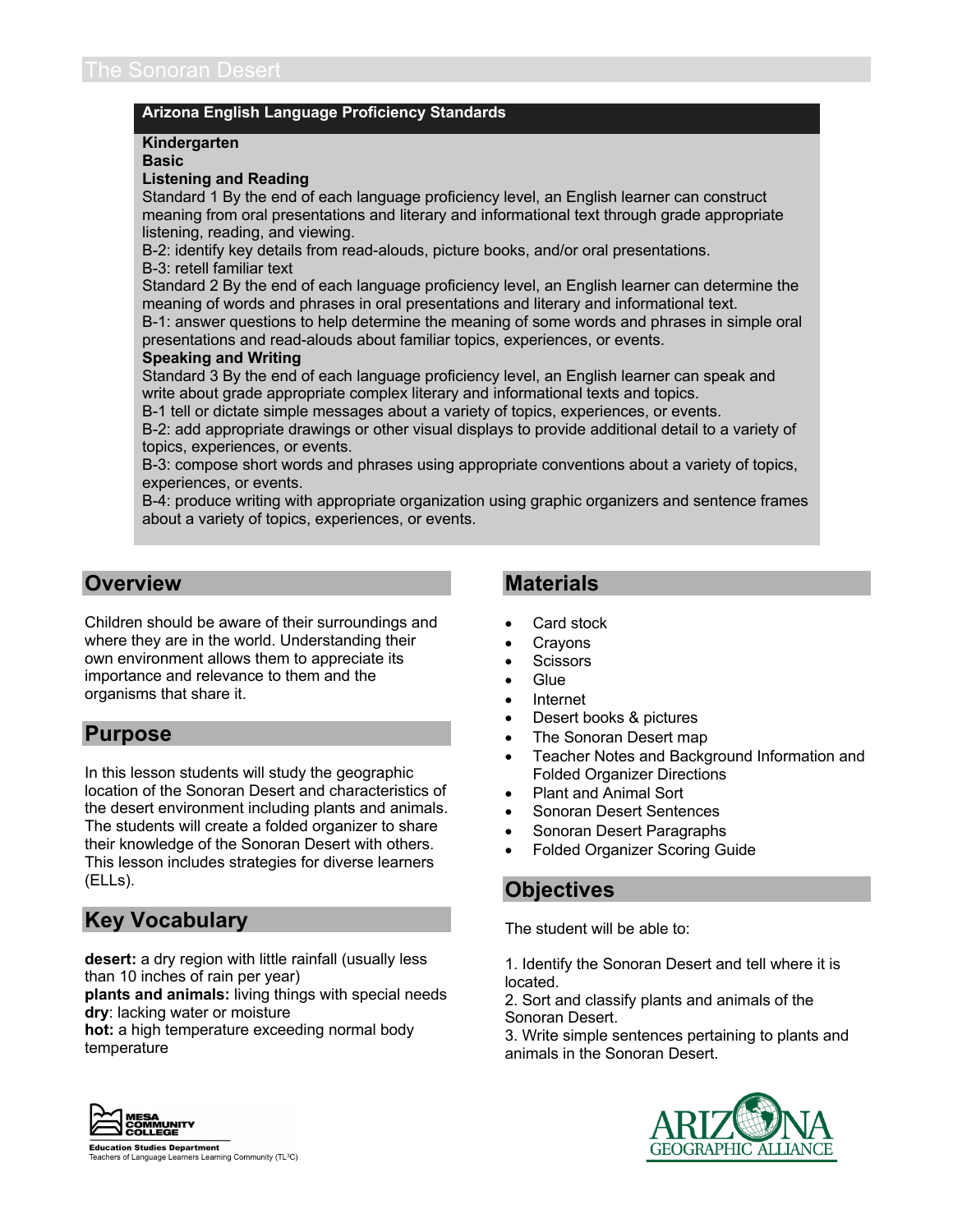4. Create and share a project about the Sonoran Desert.

## **Procedures**

*Prerequisite knowledge: students should have been introduced to Arizona and where it is located. Students should have worked with maps before. Prior to class: pre-fold the card stock into thirds for the organizers.*

## **SESSION ONE**

## **Engage:**

**a.** Project a picture of the Sonoran Desert. Ask students to describe what they see. (For ELLs give them the vocabulary cards prior to the lesson.) **(Preparation: Adapting content, Integrating Processes: Listening, Group Option: Whole group)**

b. Inform students that they are looking at a region of the world called the Sonoran Desert. Tell them part of this desert is found in Arizona.

c. Project and distribute the Sonoran Desert map to students. Tell them to outline it with their finger as you outline it while being projected. **(Application: Promotes Engagement, Scaffolding: Modeling)**

d. Now identify where the Sonoran Desert is located in relation to Arizona and the bodies of water near the desert region. Have students point to these locations on their maps.

## **Explore:**

e. Inform students that they will be making a folded organizer about the Sonoran Desert. Give each student a pre-folded organizer. Model how to label the front of the folded organizer *Sonoran Desert* and glue the Sonoran Desert map on the backside of the folded organizer. **(Scaffolding: Modeling & Guided practice)**

**f.** Project the Vocabulary Cards and review the four key words for this lesson. Post the Vocabulary Cards on the word wall. Discuss what makes the Sonoran Desert a unique environment (climate, plants, animals). **(Scaffolding: Comprehensible Input)**

**g.** Watch the YouTube videos: Mammals and Biomes of the Sonoran Desert (10 min) https://www.youtube.com/watch?v=BpnDRo3wnKg Sonoran Desert Plants (7 min)

https://www.youtube.com/watch?v=mwIitKd9GNQ Encourage students to speak with a partner about the learned information from the video. **(Group Option: Partners, Integrating Processes: Speaking)**



**Education Studies Department** Teachers of Language Learners Learning Community (TL<sup>3</sup>C) h. Give each student Sonoran Desert Paragraph. Read it to them and have them follow along with their fingers, touching every word. Reread it with the students chorally. **(Application: Promotes Engagement)**

i. Tell students to retell what they just read to their partner. Inform them that they need to ask their partner questions: Who lives in the desert? What is temperature? Where is the Sonoran Desert? j. Observe if students are answering in complete sentences). **(Group Option: Partners, Integrating Processes: Speaking)**

k. Students need to glue this paragraph on the backside of the folded organizer, near the map. **(Group Option: Independent, Application: Handson, engagement)**

## **SESSION TWO**

## **Explain:**

**a.** Review what students had learned about the Sonoran Desert from the videos and other earlier activities. **(Application: Linking to Past Learning)** b. Explain that plants and animals are living things that require certain needs to survive. Watch videos by Harry Kindergarten: *The needs of a Plant* (1 min)

https://www.youtube.com/watch?v=dUBIQ1fTRzIan *The Needs of an Animal* (1 min)

https://www.youtube.com/watch?v=k4UDf3tF\_O4

c.Distribute the Plant and Animal Sort. Discuss the names of the Sonoran Desert plants and animals on the page. **(Grouping Option: Whole group, Integrating Process: Listening)**

## **Elaborate:**

**d.** Instruct the students to cut out all the pictures and sort them into two specific categories: Plants and Animals. Choose students to tell how they sorted and why. **(Grouping Option: Individual, Application: Hands-on and Promotes engagement)**

e.Model how to glue the pictures onto the foldable organizer but they must keep them in their sorted categories: Plants, Animals. Have students work in pairs and point to each picture and tell about it.

**(Scaffolding: Modeling, Integrating Processes: Listening, Speaking, Writing, Grouping: Partners)**

f. Display the sentence frame: *"The \_\_\_lives in the Sonoran Desert."* Allow students time to talk to their partner using the sentence frame to tell about the various plants and animals. **(Scaffolding: Modeling, Integrating Processes: Speaking, Grouping: Partners)**